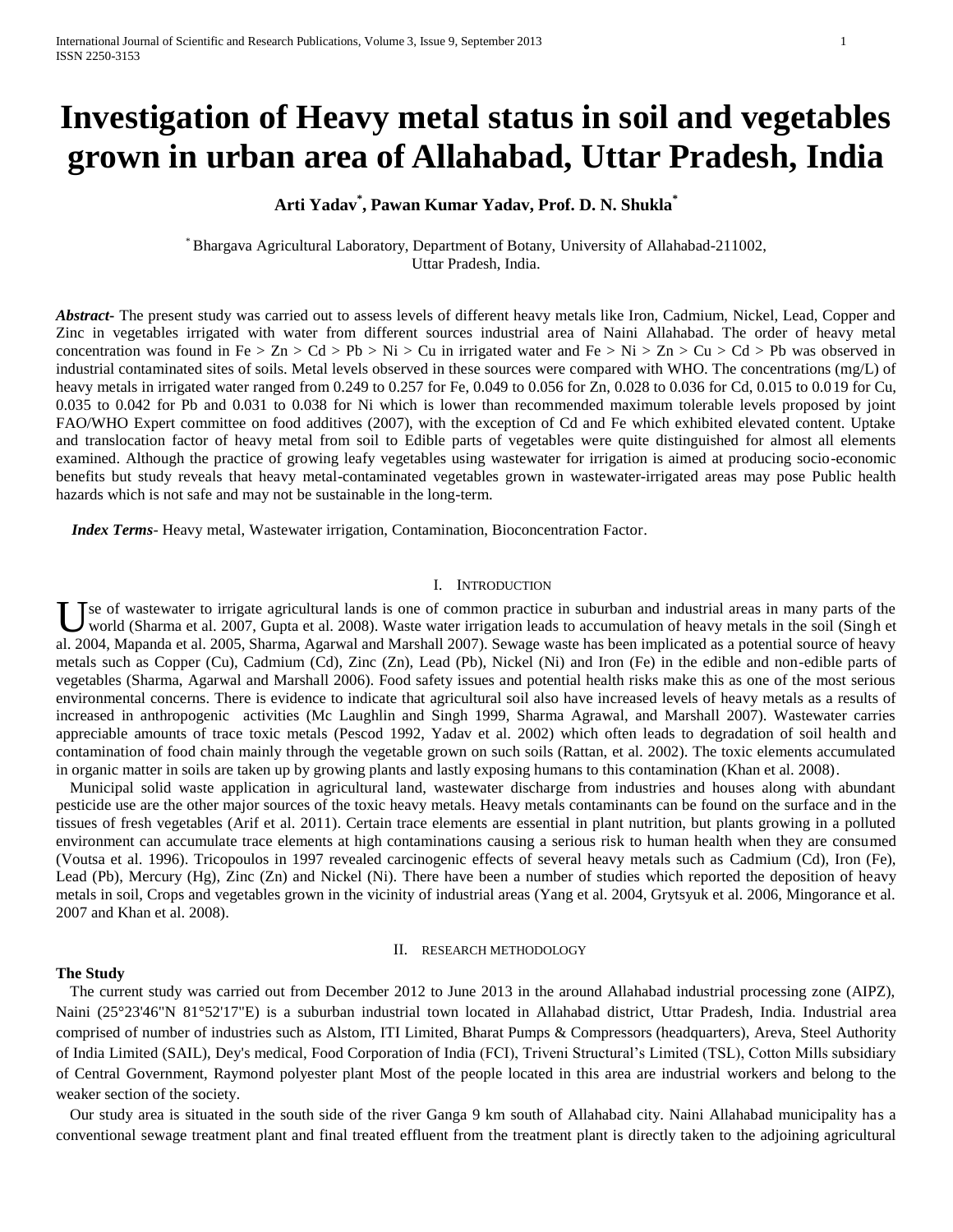land. The common vegetable grown in the study area is tomato, spinach, coriander, radish, cabbage etc. which are supplied to the all vegetables market in Allahabad and the rest entire the common market. In this study we investigated the concentration of Pb, Zn, Cd, Fe, Cu and Ni irrigation wastewater, soil, and vegetable grown in the mawaiya drain agricultural land area having long term uses of the treated and untreated wastewater for irrigation. The levels of contamination were compared with the Indian Standard guidelines to assess the potential hazards of heavy metals to public health. Most of the industries discharge their effluents without any prior treatment, through open drain which contaminates water, soil and vegetables of the adjoining areas. Different kinds of vegetables such as Tomato (*Lycopersicon esculentum*), Spinach (*Spinacia oleracea*), Coriandrum (*Coriandrum sativum*), Cabbage (*Brassica oleracea*), and Radish (*Raphanus sativum*) are grown in the area throughout the year and are used for home consumption and mainly for selling to residential areas of Allahabad. Samples of soils and these vegetables were collected randomly in triplicate from effluentcontaminated agricultural land located beside Mawaiya drain (a drain in which all the complex industrial effluents from the Allahabad export processing zone are disposed (AEPZ).



Figure.1 Mawaiya Drain of Naini, Allahabad.

### **Method of Study**

Industrial wastewater samples of untreated and treated, top soil (0-13 cm. depths) and 10-15 plants of the same species of Tomato, Spinach, Coriandrum, Cabbage and Radish were collected randomly in triplicate by hand using vinyl gloves carefully packed into polyethylene bags and the whole plant body was brought to the laboratory from the suburban area of Naini Allahabad mawaiya drain during the month from December 2012 to June 2013 in order to estimate the total heavy metal content (Fe, Zn, Cd, Cu, Pb and Ni) in these samples. The cleaning (soil removal) of vegetable plant samples was performed by shaking and also by means of a dry precleaned vinyl brush. Then the whole vegetable plant bodies were divided into different plants and non-edible portions were removed as per normal household practices. The edible parts of the vegetable samples were washed with tap water several times.

Wastewater samples were pretreated with concentrated  $HNO<sub>3</sub>$  to prevent Microbial degradation of heavy metals. 50 ml of wastewater samples were digested with 10 ml concentrated HNO<sub>3</sub> at 80<sup>o</sup>C (APHA 1985). Soil samples were air-dried crushed and passed through 2 mm mesh sieve and stored at ambient temperature prior to analysis. The freshly harvested mature vegetables were brought to the laboratory and washed primarily with running tap water, followed by three consecutive washing with distilled water to remove the soil particles. Samples were cut into small pieces and dried in oven at  $70^{\circ}$ C for 48 hour and then ground to powder 0.5 gm each of soil and vegetable samples were digested (wet acid digestion) with concentrated  $HNO_3$ ,  $H_2SO_4$  and  $HClO_4$  (5:1:1) at  $80^0C$ (Allen et al. 1986) until the solution become transparent. The digested samples of wastewater, soil and vegetables were filtered through the whatman No.42 filter paper and the filtrates were diluted to 50ml with distilled water. All reagents used were Merck, analytical grade (AR) including standard stock solutions of known concentration of different heavy metals. Heavy metal concentrations of waste water, soil, and vegetable samples were estimated by atomic absorption spectrometer (Perkin Elmer analyst 400). Blank samples were analyzed after seven samples. Concentrations were calculated on a dry weight basis. All analysis was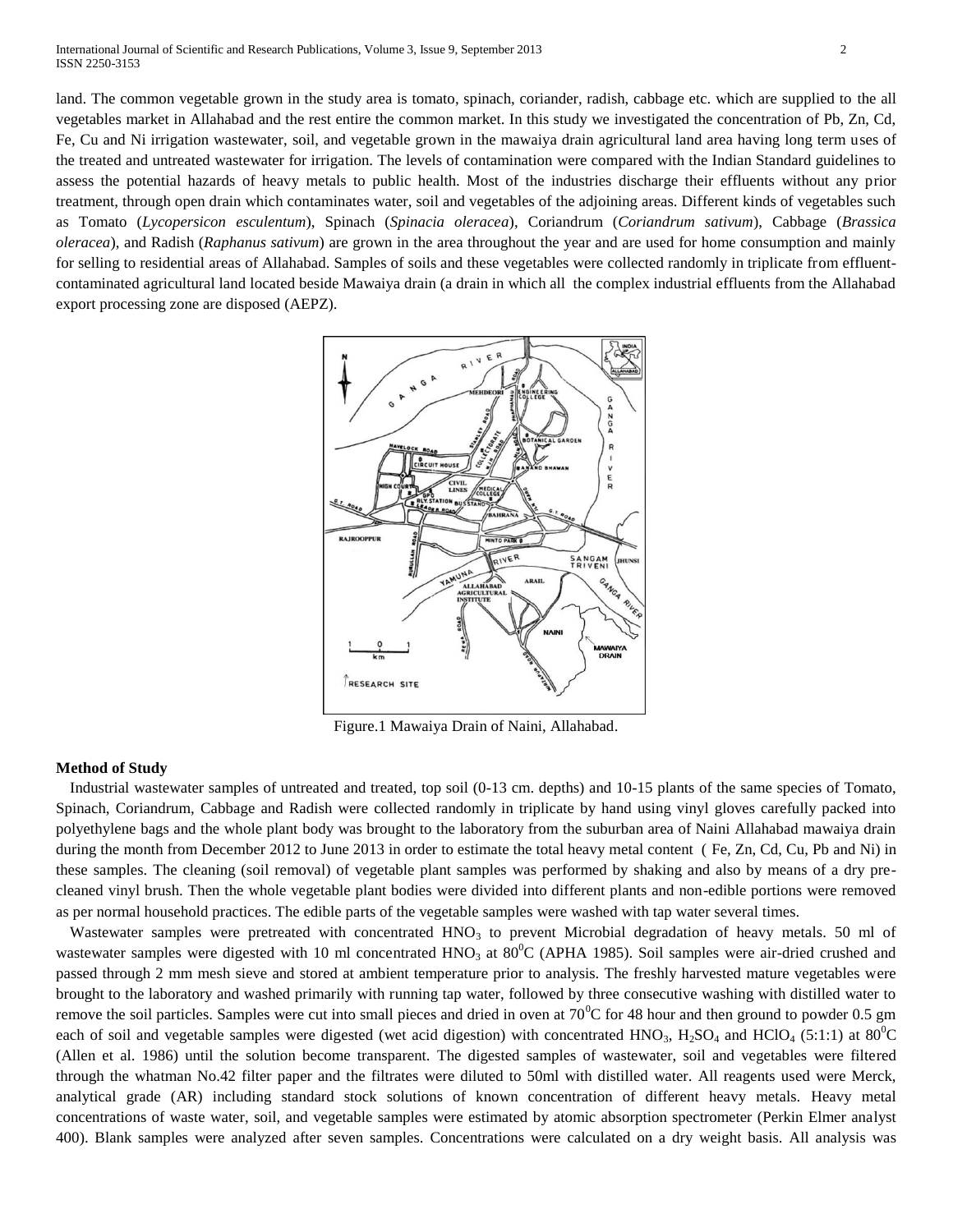replicated three times. The accuracy and precision of metal analysis were checked against NIST-SRM, 1570 for every heavy metal. The result were found within  $\pm 2 \frac{0}{0}$  of heavy metals, mean, median, maximum, minimum, and standard deviation of wastewater, soil and vegetable samples were performed by using Microsoft Excel (version 2007).

# III. RESULT AND DISCUSSION

#### **Heavy metal status in wastewater**

There are six elements examined in effluent-contaminated water used for irrigation in Allahabad industrial processing zone, the concentration of heavy metals in the untreated and treated sewage used for irrigation. In wastewater heavy metal concentrations (mg/L) ranged from 0.249 to 0.257 for Fe, 0.049 to 0.056 for Zn, 0.028 to 0.036 for Cd, 0.015 to 0.019 for Cu, 0.035 to 0.042 for Pb and 0.031 to 0.038 for Ni. In comparison with the standard guideline for irrigation water (Pescod 1992 and WHO 2007) it was found that mean value of Cd concentration in the wastewater exceeded the recommended level.

Table I: Heavy metal concentrations  $(mg/L)$  in wastewater used for irrigation in suburban area of Naini, Allahabad India (n = 27).

|             | Fe    | Zn    | C <sub>d</sub> | Cu    | P <sub>b</sub> | Ni    |
|-------------|-------|-------|----------------|-------|----------------|-------|
| Mean        | 0.253 | 0.052 | 0.032          | 0.017 | 0.038          | 0.034 |
| Median      | 0.253 | 0.053 | 0.033          | 0.018 | 0.039          | 0.035 |
| Minimum     | 0.249 | 0.049 | 0.028          | 0.015 | 0.035          | 0.031 |
| Maximum     | 0.257 | 0.056 | 0.036          | 0.019 | 0.042          | 0.038 |
| Std dev     | 0.004 | 0.003 | 0.004          | 0.002 | 0.003          | 0.003 |
| Safe limit* | 2.0   | 2.00  | 0.01           | 0.2   | 0.5            | 0.2   |

\*Source: Pescod (1992) and WHO (2007).

Heavy metals concentration examined in which Fe was highest in wastewater used for irrigation in the study area. The mean concentration of Fe, Zn, Cd and Pb concentration in waste water of the study area were higher than the mean metal concentrations of irrigation water in suburban area of Varanasi, India (Sharma et al. 2007). The higher standard deviation observed for heavy metals of wastewater observe the highest Standard deviation in Cd and Fe in wastewater suggest that these metals were not uniformly distributed in the study area which is reported by Sharma et al. (2006). The data obtained from heavy metal in water from the present study varied more or less regularly with the findings of the other authors (Khan et al. 1998; Al Nakshabandi et al. 1997).

#### **Heavy metal status in soil**

The concentration of heavy metal in soil (mg/kg dry weight) in agricultural land of the study area (table II) ranged from 1345-1920 for Fe, 38.34-38.78 for Zn,31.23-31.24 for Cd, 32.54-35.26 for Cu, 18.21-18.32 for Pb and 117.2-117.6 for Ni. Besides Fe, the mean highest concentrations recorded in the soil was for Ni followed by Zn, Cu and Cd and the minimum concentration was observed for Pb which confirmed with the result reported by (Gupta et al.2008). Highest deposition of Fe in soil might be due to its long term use in the production of Machine tools, paints, pigments and alloying in various industries of the study area that may contaminate soil.

Table II: Concentration of heavy metals in wastewater irrigated soil (mg/kg dry soil) in suburban area of Allahabad, India (n = 49).

|             | Fe        | Zn      | C <sub>d</sub> | Cu      | Pb      | Ni     |
|-------------|-----------|---------|----------------|---------|---------|--------|
| Mean        | 1537      | 38.35   | 31.23          | 34.02   | 18.25   | 117.36 |
| Median      | 1346      | 38.36   | 31.24          | 34.26   | 18.23   | 117.3  |
| Minimum     | 1345      | 38.34   | 31.23          | 32.54   | 18.21   | 117.2  |
| Maximum     | 1920      | 38.78   | 31.24          | 35.26   | 18.32   | 117.6  |
| Std dev     | 331.6     | 0.744   | 0.005          | 1.375   | 0.058   | 0.208  |
| Safe limit* | <b>NA</b> | 300-600 | $3.0 - 6.0$    | 135-270 | 250-500 | 75-150 |

\*Source: Awashthi (2000) and WHO (2007).

The extent of metals observed in agricultural soil of the industrial area in the present investigation exceeded the permissible levels reported by different authors like Kabata - Pendias and Pendias (1992) (except Pb and Fe), Bowen (1966) (except Zn and Pb), and Temmerman et al. (1984) (except Pb and Fe). This variation of result might probably be due to the variations of heavy metals concentration in irrigation water and other agronomic practices of the respective area. The higher standard deviation reveals higher variations in the heavy metal distributions from the point source of emission to the adjacent areas. The low standard deviation of heavy metal in Cd may be described to its continuous removal by vegetables grown in the designated areas among the six heavy metals examined in soil and concentration of Fe was maximum (1920 mg/kg) with variation in its concentrations was several times higher than those of Kisku et al. (2000). In Naini Allahabad, the agricultural soil is contaminated with heavy metals through the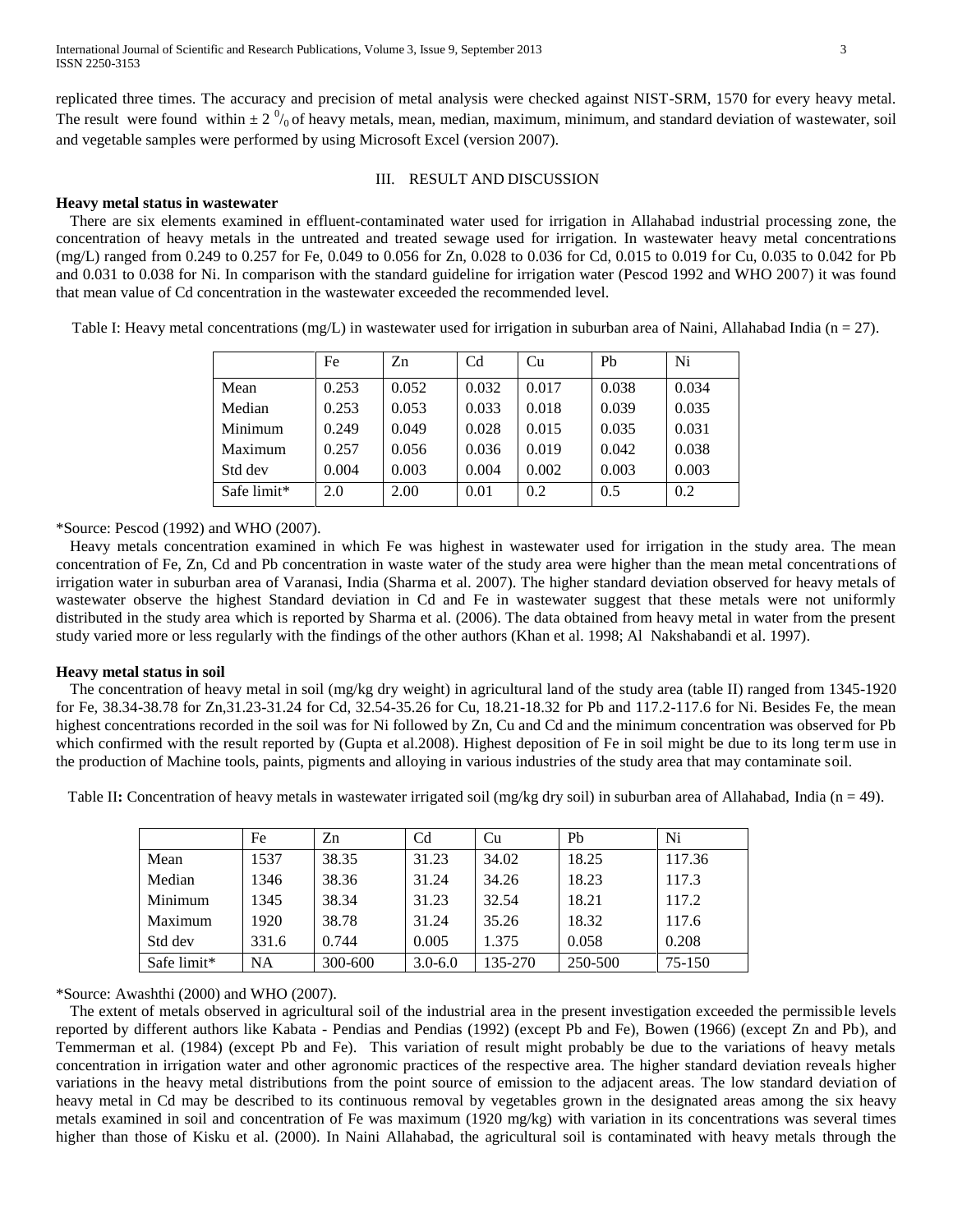repeated use of wastewater from industries and other sources in irrigation as well as application of chemical fertilizers and pesticides. Heavy metals occur in effluents of industries and in many fertilizers and pesticides. Cd, for example, is found in wastewater and also in phosphate fertilizers due to the presence of Cd as in impurity in all phosphate rocks. On many of agricultural soils, with the use of effluent contaminated water in irrigation, heavy doses of phosphate fertilizers have been applied for over 50 years, and all toxic trace elements found in these sources keep accumulating in soil (Alam et al. 2003).

#### **Heavy metal status in vegetables**

The average per capita consumption of leafy and non-leafy vegetables is 130gm/person/day (Alam et al. 2003). This is considerably less than the recommended amounts of 200gm/person/day from a nutritional point of view (Hasan and Ahmad 2000), the toxic trace elements concentrations in edible parts of vegetables grown in industrial area around Naini Allahabad are shown in figure 2 and 3. The range and mean concentration of trace metals (mg/kg dry weight) in leafy and other vegetables are presented in Table III. In leafy vegetables (Spinach, Cabbage and Coriander) the concentration of trace elements (mg/kg dry weight) ranged between 22.34-556.70 for Fe, 13.3-162.5 for Zn, 1.26-67.66 for Cd, 10.69-202.6 for Cu, 11.36-54.8 for Pb and 9.99-506.2 for Ni (Table III). The mean Fe concentrations varied from (32.49-351.23 mg/kg) which were good agreement with concentrations (111-378 mg/kg) observed in vegetables by Arora et al. (2008). The maximum uptake of Fe was in Tomato (351.23mg/kg) followed by Cabbage (292.35mg/kg) and Spinach (69.98 mg/kg), whereas the levels of Fe in all the vegetables were above the prescribed safe limit of WHO. The upper concentrations of Fe in vegetables were also found very similar to the values (2.11-336.9 mg/kg) reported by Kisku et al. (2000) for vegetables irrigated with mixed industrial effluents in India.

Table III: Heavy metal concentration (mg/kg dry weight) in vegetables grown in waste-water irrigated agricultural land in Allahabad: Mean and (Range).

| Vegetables  | Fe                  | Zn                | C <sub>d</sub>   | Cu                | Pb                | Ni                |
|-------------|---------------------|-------------------|------------------|-------------------|-------------------|-------------------|
| Tomato      | 351.23              | 28.23             | 2.36             | 23.12             | 12.20             | 10.11             |
| $(n=29)$    | $(148.19 - 650.43)$ | $(22.42 - 45.48)$ | $(1.23 - 45.63)$ | $(11.23 - 51.2)$  | $(2.20-37.29)$    | $(2.21 - 45.24)$  |
| Spinach     | 69.98               | 36.50             | 15.24            | 29.20             | 16.20             | 66.55             |
| $(n=34)$    | $(54.6-92.99)$      | $(31.21 - 92.49)$ | $(11.2 - 67.66)$ | $(15.98 - 202.6)$ | $(12.21 - 38.22)$ | $(56.98 - 506.2)$ |
| Cabbage     | 292.35              | 36.05             | 2.97             | 15.24             | 13.01             | 24.08             |
| $(n=26)$    | $(130.25 - 556.70)$ | $(23.54 - 79.05)$ | $(1.26 - 3.92)$  | $(10.69 - 26.97)$ | $(11.36 - 35.96)$ | $(9.99-39.35)$    |
| Coriander   | 32.49               | 37.22             | 14.12            | 29.39             | 16.18             | 53.17             |
| $(n=48)$    | $(22.34 - 45.32)$   | $(13.3 - 162.5)$  | $(7.65 - 29.36)$ | $(17.23 - 38.26)$ | $(12.6 - 54.8)$   | $(52.9 - 72.8)$   |
| Radish      | 45.26               | 34.7              | 18.92            | 32.20             | 17.26             | 58.82             |
| $(n=20)$    | $(41.9 - 84.7)$     | $(27.23-139)$     | $(14.9 - 29.24)$ | $(22.6 - 46.9)$   | $(23.8-69.6)$     | $(52.63 - 79.21)$ |
| Safe limit* | NA                  | 50                | 1.5              | 30                | 2.5               | 1.5               |

\*Source: (Awashthi 2000) and WHO (2007)

The highest mean concentration of Zn was found in Coriander  $(37.22 \text{ mg/kg})$  followed by Spinach  $(36.50 \text{ mg/kg})$ . The mean concentration of Zn (28.23-37.22 mg/kg) in vegetables Allahabad industrial processing zone area of Naini was very similar to the vegetables from Beijing, China (32.01-69.26 mg/kg) (Liu et al. 2005), as also from Rajasthan, India (21.1-46.4 mg/kg) (Arora et al. 2008), but substantially lower than the Zn concentrations (3.00-171.03 mg/kg) in vegetables from Titagarh Waste Bengal,India (Gupta et al. 2008), Harare, Zimbabwe (1,038-1,872 mg/kg) (Thandi et al. 2004) and also the vegetables of Varanasi, India (59.61-79.46 mg/kg) (Sharma et al. 2008) and from Delhi, India (46.7-91.9 mg/kg) (Rattan et al. 2005). The maximum accumulation of Cd in Radish plants (18.92 mg/kg) followed by Spinach (15.24 mg/kg) and Coriander (14.12 mg/kg) which exceeded the WHO limit by approximately eight, five, and four times respectively. The present study revealed that the mean Cd level (2.36-18.92 mg/kg) measured in vegetables from Allahabad industrial processing zone area of Naini was higher than the vegetables from Titagarh West Bengal, India (10.37-17.79 mg/kg) (Gupta et al. 2008) and the vegetables from endemic upper gastrointestinal cancer region of Turkey (25 mg/kg) (Turkdogan et al. 2002). But lower than that the vegetables from China (0.03-0.73 mg/kg) (Liu et al. 2005) and significantly more than the vegetables from Egypt (0.002-0.08 mg/kg) (Doghien et al. 2004), where as it was very close to the findings of Sharma et al. (2007) (0.5-4.36 mg/kg) in vegetables from Varanasi, India.

In leafy vegetables (Spinach, Cabbage and coriander) the concentration of heavy metals (mg/kg dry weight) ranged between (22.34- 556.70 mg/kg) for Fe, (13.3-162.5 mg/kg) for Zn, (1.26-67.66 mg/kg) for Cd, (10.69-202.6 mg/kg) for Cu, (11.36-54.8 mg/kg) for Pb and (9.99-506.2 mg/kg) for Ni (Table III). The mean Fe content in vegetables (32.49-351.23 mg/kg) was very higher to the result reported in Titagarh west Bengal, India (15.66-34.49 mg/kg) (Gupta et al. 2008) but lower than the Cu content in vegetables (61.20 mg/kg) from Zhengzhou city, China (Liu et al. 2006). However, the variation of Cu concentration in vegetable in the present study was strongly supported by the finding (5.21-18.2 mg/kg) of Arora et al. (2008) and also in good agreement with the values observed in Varanasi, India (10.95-28.58 mg/kg) by Sharma et al. (2007). Higher Cu concentration (202.6 mg/kg) was found in Spinach where as the mean value was (32.20-29.39 mg/kg) for Radish and Coriander, respectively which were lower than the mean value (32.74 mg/kg) and (36.41 mg/kg), respectively, reported by Sharma et al. (2008) in Varanasi India of the same vegetables. In addition Cu levels in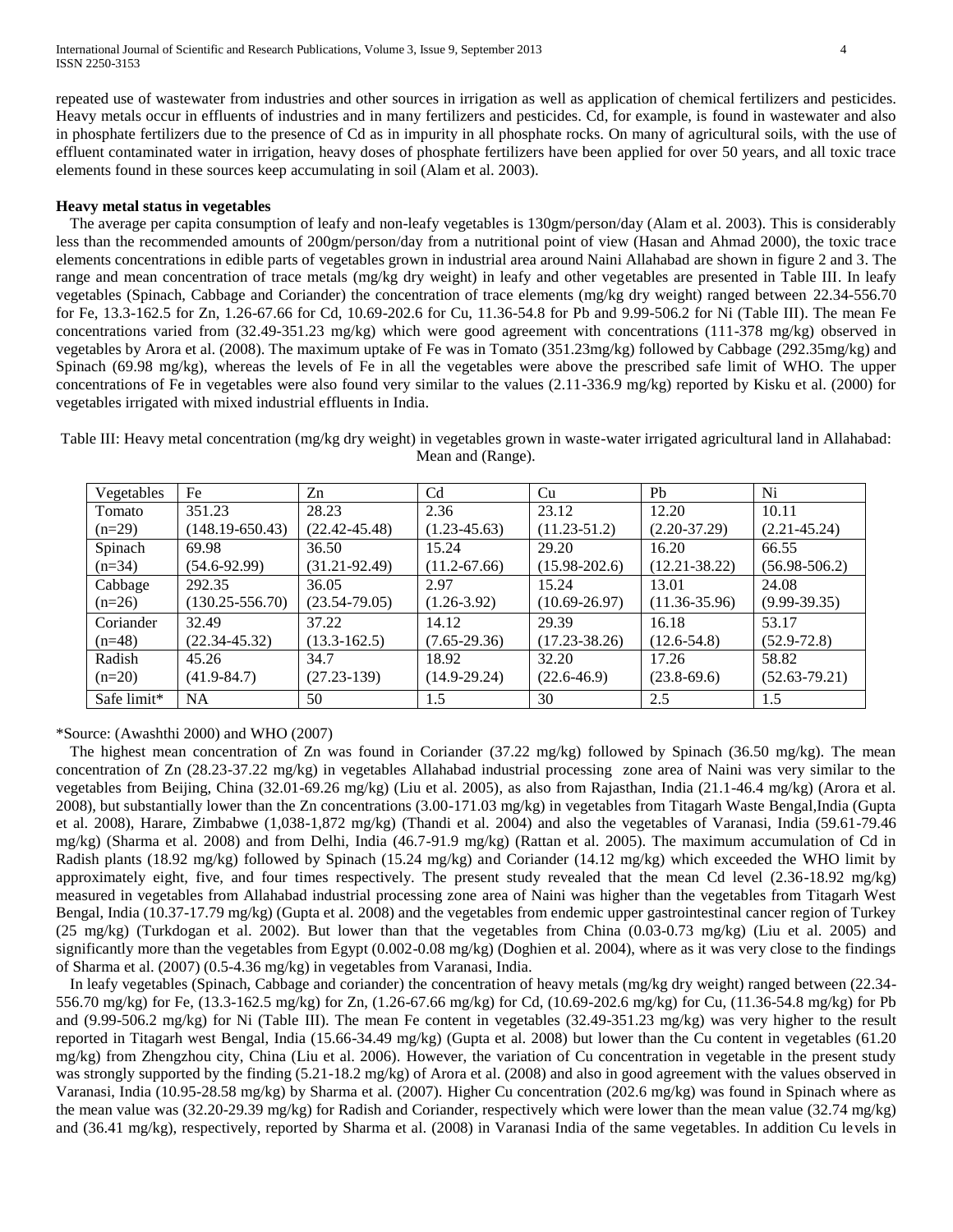vegetables showed good agreement with the main concentrations in leafy and non-leafy vegetables (15.5-8.51 mg/kg) from Samata Village, Jessor, Bangladesh obtained by Alam et al. (2003). The higher concentration of Cu level obtained in vegetables from present study than those of above authors, reveals the elevated uptake of the heavy metals in plants grown in industrial areas of Bangladesh.



The maximum concentration of Pb was exhibited by Radish (17.26 mg/kg) followed by Spinach (16.20 mg/kg) which exceeded the acceptable tolerance level of WHO for Pb by three and three times, respectively. Pb concentrations in edible portions of all the vegetables examined in the present study were above the permissible levels recommended by WHO, India (Awashthi 2000) The mean Pb content in vegetables(12.20-17.26 mg/kg) was lower than the values reported in Titagarh, West Bengal, (21.59-57.63 mg/kg) (Gupta et al. 2008) but comparatively higher than the Pb level reported in China (0.18-7.75 mg/kg) (Liu et al. 2006), (1.97-3.81 mg/kg) (Liu et al.2005) and in Varansi, India (3.09-15.74 mg/kg) (Sharma et al.2007). However it was significantly lower than the mean concentration of Pb (409 mg/kg) reported in vegetables from Turkey by Turkdogan et al. (2002). Higher concentration of Ni shown by Spinach (66.55 mg/kg) was this fold higher than the recommended safe limit of PFA (Prevention of food adulteration) (Awashthi 2000). The mean Ni concentrations in vegetables varied from (10.11-66.55 mg/kg) which was lower than the data reported by vegetables in Titagarh, West Bengal, India by Gupta et al. (2008). However, it was higher to the findings of Sharma et al. (2007) (1.81-7.57 mg/kg) in Varanasi, India Rattan et al. (2005) (8.78-21.5 mg/kg) in Delhi, India.

# **Bioconcentration factor**

Bioconcentration factor or plant concentration factor (PCF) is a parameter used to describe the transfer of trace elements from soil to plant Edible parts. It is calculated as the ratio between the concentration of heavy metals in the vegetables and that in the corresponding soil all based on (dry weight) for each vegetable separately (Liu et al. 2006).

Bioconcentration factor or Plant concentration factor =  $C_{\text{plant}}/C_{\text{soil}}$ Where  $C_{\text{plant}}$  and  $C_{\text{soil}}$  represents the heavy metal concentration in extracts of plants and soils on a dry weight basis respectively.

| Vegetables |          | Fe    | Zn    | C <sub>d</sub> | Cu    | Pb    | Ni    |
|------------|----------|-------|-------|----------------|-------|-------|-------|
| Tomato     | $(n=29)$ | 0.228 | 0.727 | 0.075          | 0.679 | 0.668 | 0.086 |
| Spinach    | $(n=34)$ | 0.045 | 0.941 | 0.487          | 0.858 | 0.887 | 0.567 |
| Cabbage    | $(n=26)$ | 0.190 | 0.929 | 0.095          | 0.447 | 0.712 | 0.205 |
| Coriander  | $(n=48)$ | 0.021 | 0.959 | 0.452          | 0.863 | 0.886 | 0.453 |
| Radish     | $(n=20)$ | 0.029 | 0.894 | 0.605          | 0.946 | 0.945 | 0.501 |

Table IV: Bioconcentration Factor/Plant concentration factor of the study area.

The BCF OR PCF value ranges from Fe, 0.021-0.228, Zn 0.727-0.959, Cd 0.075-0.605, Cu 0.447-0.946, Pb 0.668-0.945 and Ni 0.086-0.567. The BCF Value for Zn (0.959) of Coriander was the highest among all considered heavy metals which was supported by the observation of Liu et al. (2006). The trends of BCF For heavy metals in different vegetables studied were in the order of  $Zn > Cu$ Pb > Cd > Ni > Fe, were as more or less similar to result reported by Khan et al. (2008) in Beijing, China. Although Zn concentration in soils of the study area were below the threshold levels of WHO and other authors, the highest mean BCF value of Zn in vegetables might be attributed to the exceeding high concentration of Zn, is (0.052 mg/L), in irrigation water of the study area (Table I).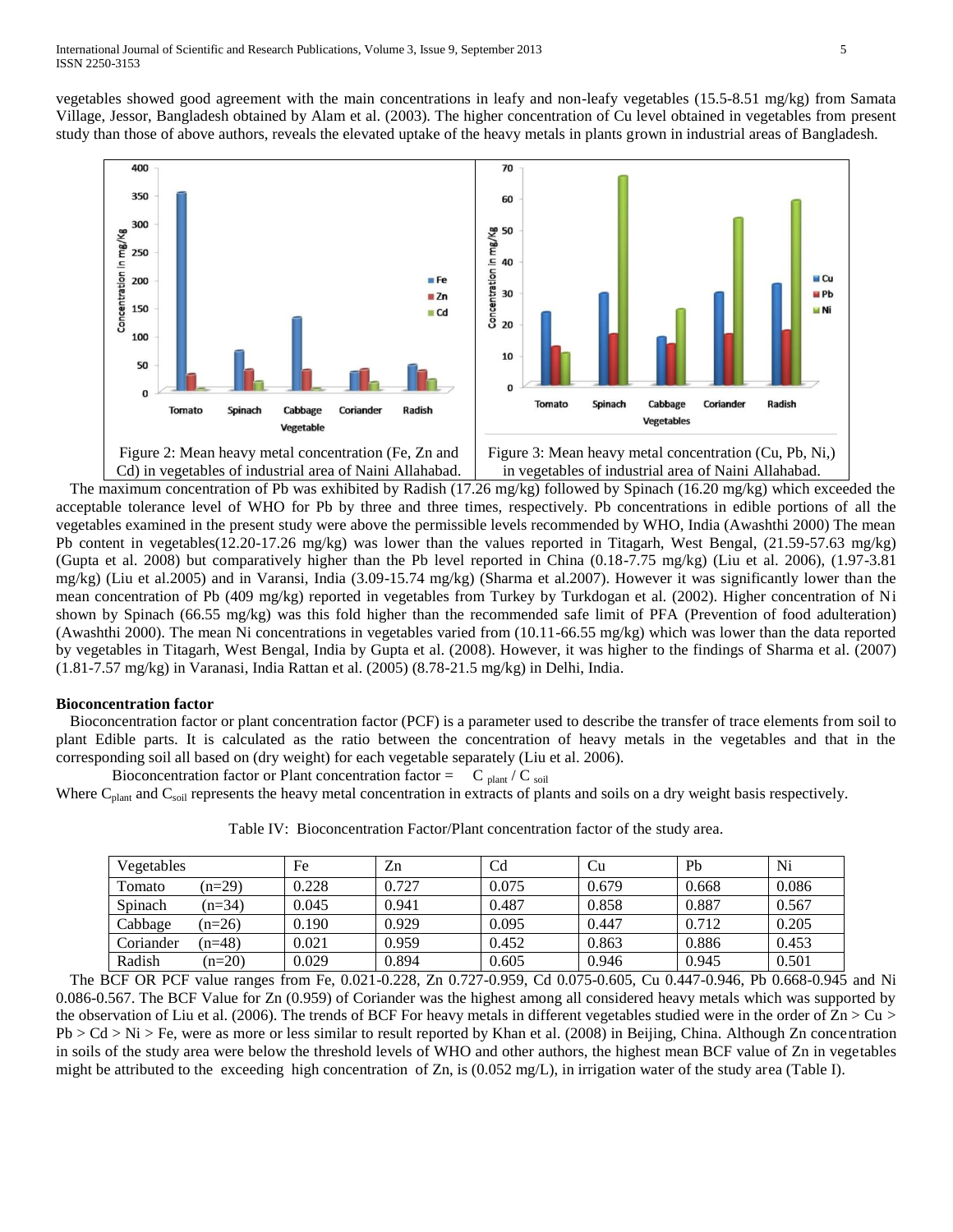International Journal of Scientific and Research Publications, Volume 3, Issue 9, September 2013 6 ISSN 2250-3153



Moreover the exchangeable Zn, which was considered readily bioavailable, accounted for  $\leq 10\%$  of the total Zn in Crop soils in general (Wong et al. 2002). Therefore, enrichment of vegetable for Zn might also be another pathway except absorption from soils. Of the five vegetable species, Tomato (for Zn and Cu), Spinach (for Ni), Cabbage (for Fe), Coriander (for Cd) and Radish (for Pb) showed highest metal accumulation. Vegetables differed in their ability to accumulate and concentrate metals in their edible parts, differences between them were significant which was well supported from the studies carried out by Sharma et al. (2006). The variations in heavy metal concentrations in vegetables were due to variations in their absorption and accumulation tendency. Soil properties such as Ph, organic matter, cation exchange capacity, redox botanical, Soil texture, and clay content may also affect the heavy metal uptake (Overesch et al. 2007). The interaction between different heavy metals occurs at root surface and also within the plant, which ultimately affects the uptake and translocation of heavy metals (Sharma et al. 2006). The accumulation of heavy metals also depends on plant age and plants parts (Liu et al. 2007).

#### IV. CONCLUSION

From the results of the present study it is clear that and elevated level of metal accumulation in edible parts of vegetable plants is mainly from their growth habitat like water and soil in and around industrial areas of Naini Allahabad. Long term consumption of these metal-contaminated vegetables can cause different disease like Brain and Kidney damage, cancer in human body, dermatitis. The data generated must be used as baseline wastewater quality framework to serve as a basis for monitoring irrigation water quality in rurban areas of Allahabad to ensure safety. Responsible agencies should carry out public health education within the consumption area to sensitive the general public on the potential effects of indiscriminate disposal of waste and the potential health hazards associated with the consumption of vegetables cultivated with wastewater. Measures must be taken to reduce heavy metal pollution and nutrient loading of irrigation water and soils to protect the safety of both farmers and consumers.

#### ACKNOWLEDGMENT

The authors would like to place on record their sincere thanks to UGC New Delhi, for the financial assistance, Environment cell, IFFCO Phoolpur Allahabad and University of Allahabad for the support to complete this research.

#### **REFERENCES**

- [1] Arif, I. B., Khan, H. A., Homaidan, A. A. A. and Ahamed, A. (2011). Determination of Cu, Mn, Hg, Pb, and Zn in outer tissue washings, outer tissues and inner tissues of different vegetables using ICP-OES. *J. of Environ. Stud*. Vol. 20, No. 4, 835-841.
- [2] Alam, M.G.M., Snow, E. T., and Tanaka, A. (2003). Arsenic and heavy metal concentration of vegetables grown in Samta village, Bangladesh. *The Science of the Total Environment, 111*, 811–815.
- [3] Allen, S. E., Grimshaw, H. M., & Rowland, A. P. (1986). Chemical analysis. In P. D. Moore, S. B. Chapman (Eds.), *Methods in plant ecology* (pp. 285–344). Oxford: Blackwell.
- [4] Al-Nakshabandi, G. A., Saqqar, M. M., Shatanawi, M. R., Faygad, M., & Al-Horani, H. (1997). Some environmental problems associated with the use of treated waste water for irrigation in Jordan. *Agricultural Water Management, 34*, 81–94. doi:10.1016/ S0378-3774(96) 01287-5.
- [5] APHA (American Public Health Association) (1985). *Standard methods for the examination of water and wastewater*. Washington DC: American Public Health Association.
- [6] Arora, M., Kiran, B., Rani, A., Rani, S., Kaur, B., & Mittal, M. (2008). Heavy metal Accumulation in vegetables irrigated with water from different sources. *Food Chemistry, 111*, 811–815. doi:10.1016/ j.foodchem.2008.04.0495.
- [7] Awashthi, S. K. (2000). Prevention of Food Adulteration Act No. 37 of 1954. Central and State rules as amended for 1999 (3rd ed.). New Delhi: Ashoka Law **House**
- [8] Bowen, H. J. M. (1966). *Trace elements in biochemistry* (p. 241). New York: Academic.